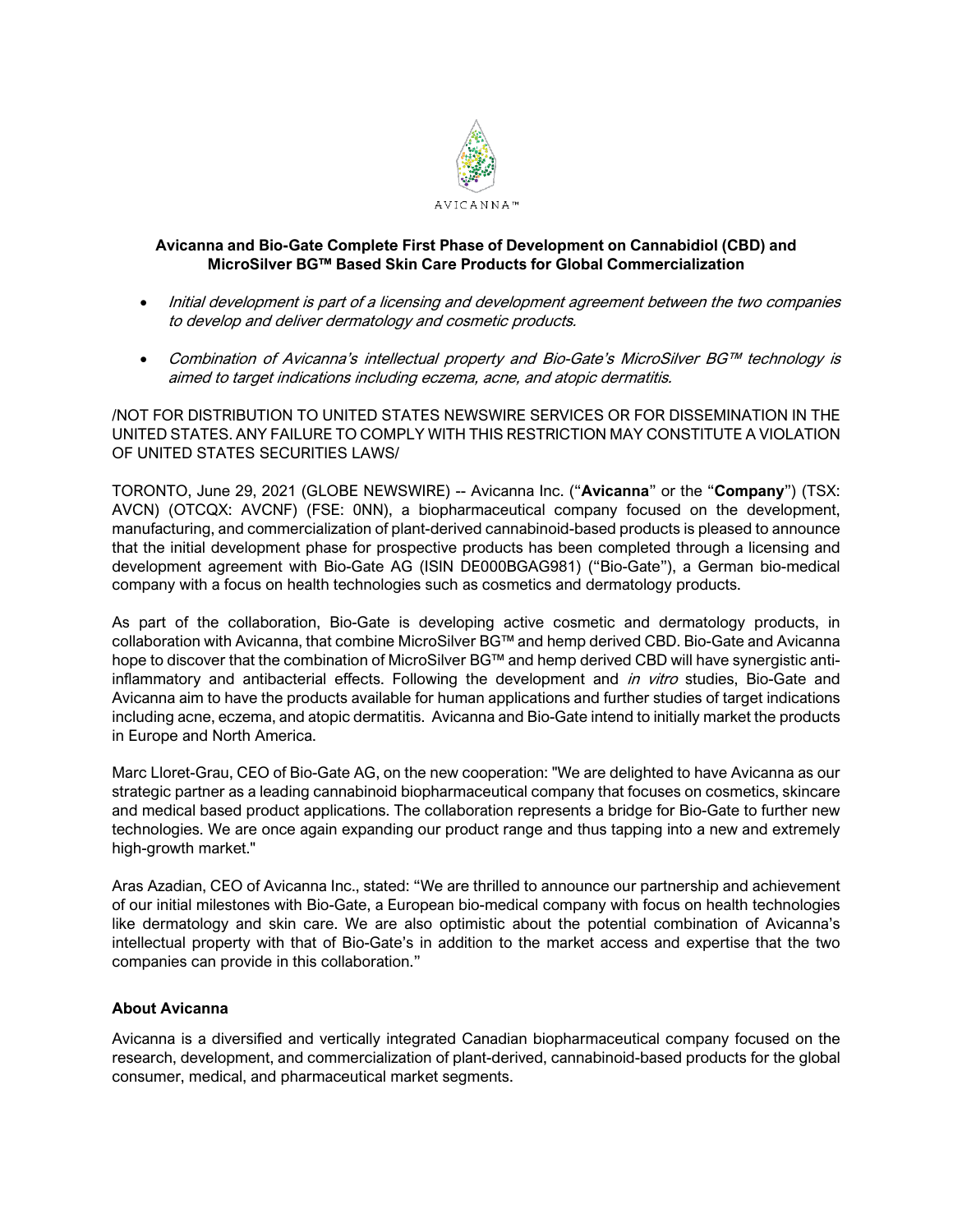Avicanna is an established leader in cannabinoid research and development, which it primarily conducts at its R&D headquarters in the Johnson & Johnson Innovation Centre, JLABS @ Toronto, Canada and in collaboration with leading Canadian academic and medical institutions. In addition to its developing pharmaceutical pipeline, Avicanna's team of experts have developed and commercialized several industry leading product lines, including:

- Pura Earth™ or Pura H&W™: an advanced and clinically tested line of CBD consumer dermacosmetic products; and,
- RHO Phyto™: an advanced line of medical cannabis products containing varying ratios of CBD and THC currently available nation-wide across Canada in partnership with Medical Cannabis by Shoppers™. RHO Phyto is the first strictly medical formulary of advanced "Cannabis 2.0" products, containing oils, sprays, capsules, creams, and gels, all developed with scientific rigour, manufactured under GMP standards and supported by pre-clinical data.

With ongoing clinical studies on its derma-cosmetic (branded as Pura Earth or Pura H&W), medical cannabis (branded as RHO Phyto) and a pipeline of pharmaceutical products, Avicanna's dedication to researching the important role that cannabinoids play in an increasingly wider scope of products has been at the core of the Company's vision since its inception. Furthermore, Avicanna's commitment to education is demonstrated through its annual medical symposium, the Avicanna Academy educational platform, and the My Cannabis Clinic patient program through its subsidiary company.

Avicanna manages its own supply chain including cultivation and extraction through its two majority-owned subsidiaries, Sativa Nativa S.A.S. and Santa Marta Golden Hemp S.A.S., both located in Santa Marta, Colombia. Through these sustainable, economical, and industrial scale subsidiaries, Avicanna cultivates, processes, and commercializes a range of cannabis and hemp cultivars dominant in CBD, CBG, THC, and other cannabinoids for use as active pharmaceutical ingredients. Avicanna's Avesta Genetica program specializes in the development and optimization of rare cultivars for commercial production along with feminized seeds for global export. In June 2020, Avicanna made history with a shipment of hemp seeds to the United States of America by completing the first ever export of hemp seeds from Colombia.

SOURCE Avicanna Inc.

## **Stay Connected**

For more information about Avicanna, visit www.avicanna.com, call 1-647-243-5283, or contact Setu Purohit, President by email at info@avicanna.com.

The company posts updates through videos from the official company YouTube channel [https://www.youtube.com/channel/UCFXPBGdKSxOUOf\\_VZoSFSUA](https://www.youtube.com/channel/UCFXPBGdKSxOUOf_VZoSFSUA)

Please join the conversation on our Avicanna supporter's telegram group at **[https://t.me/Avicannainc](https://www.globenewswire.com/Tracker?data=Yc3ZROMyC7QpAY2_KXLClwZ-9P9ZklUgbhQGXzRApkSAE_FZjKINKG7butehjJU8SXRJn8BFwGBjsymUSubppdWw8SgOGqBabvJSPvSoizQ=)**.

## Cautionary Note Regarding Forward-Looking Information and Statements

This news release contains "forward-looking information" within the meaning of applicable securities laws. Forward-looking information contained in this press release may be identified by the use of words such as, "may", "would", "could", "will", "likely", "expect", "anticipate", "believe, "intend", "plan", "forecast", "project", "estimate", "outlook" and other similar expressions, and includes statements with respect to the combination of MicroSilver BG™ and hemp derived CBD having synergistic anti-inflammatory and antibacterial effects, the products becoming available for human applications, and the ability of Avicanna to initially market the products in Europe and North America. Forward-looking information is not a guarantee of future performance and is based upon a number of estimates and assumptions of management in light of management's experience and perception of trends, current conditions and expected developments, as well as other factors relevant in the circumstances, including assumptions in respect of current and future